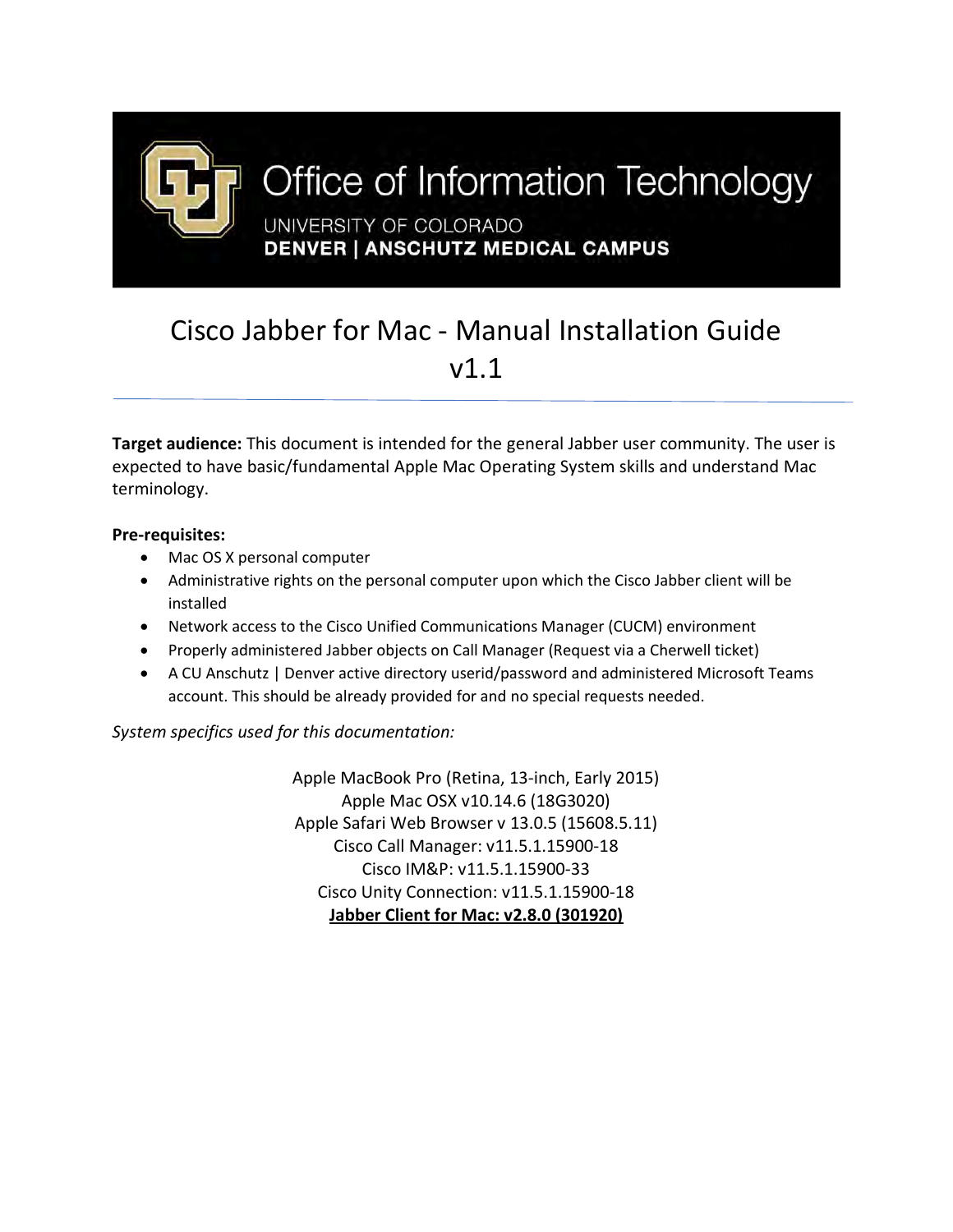## **Download the Cisco Jabber for Mac client**

**Click** this Link (*[Download Jabber Client for Mac](https://olucdenver.sharepoint.com/sites/OITPublicAccessResources/Shared%20Documents/General/CiscoJabberMac-12.8.0.301920.pkg)*).

If you are currently logged into Microsoft Teams (or have logged into Teams before) the following screen normally appears pre-populated with your university credentials. If so, choose your university credentials User another account and follow the instructions entering your university credentials.

*Note - This documentation assumes you are logged into Microsoft teams currently or in the past and the browser's cache has NOT been cleared.* 



If logged into another account such as a personal account (or you are not logged into Microsoft Teams already **click** *Use another account.*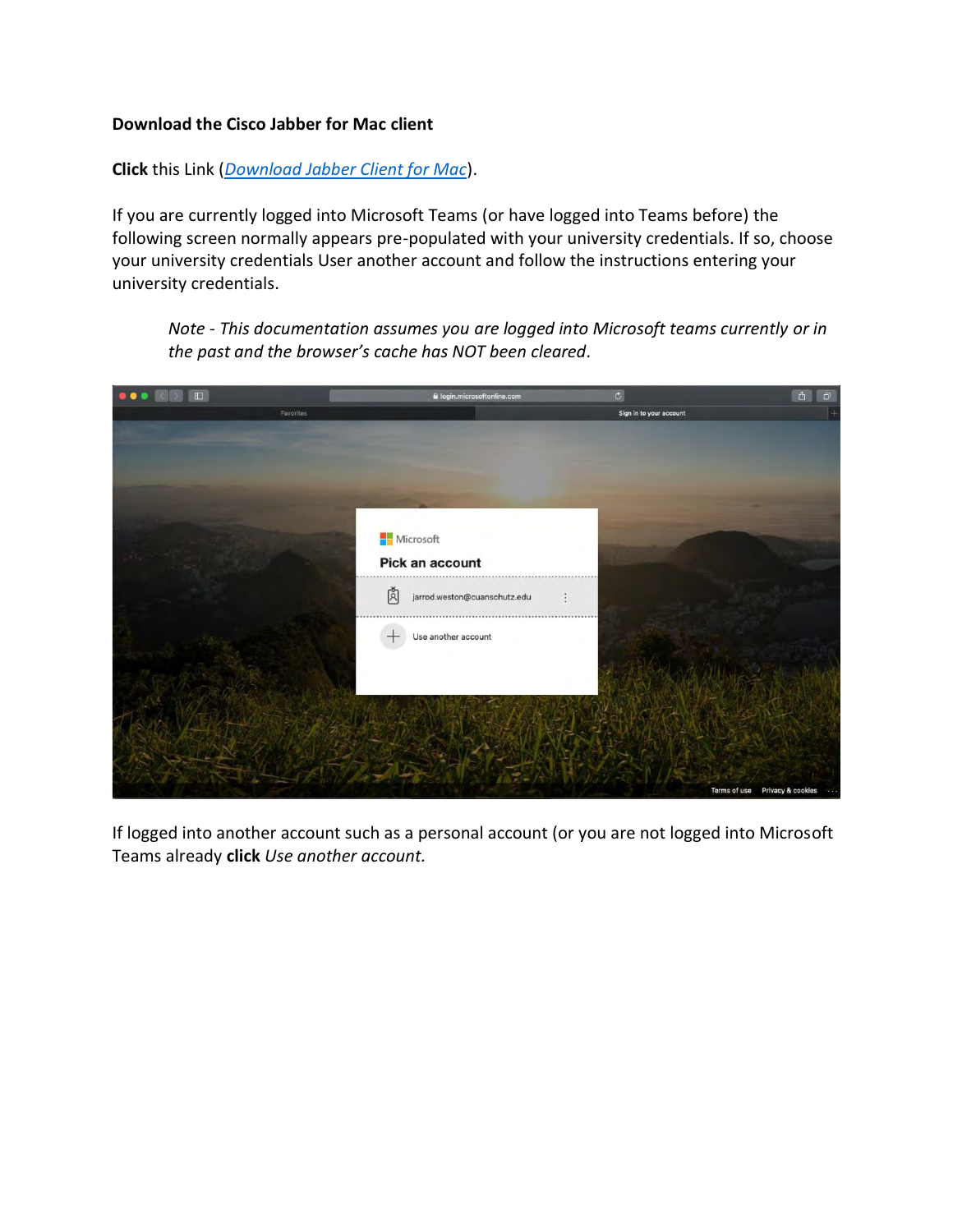After clicking your account, you will redirected to the University's sign-in page.

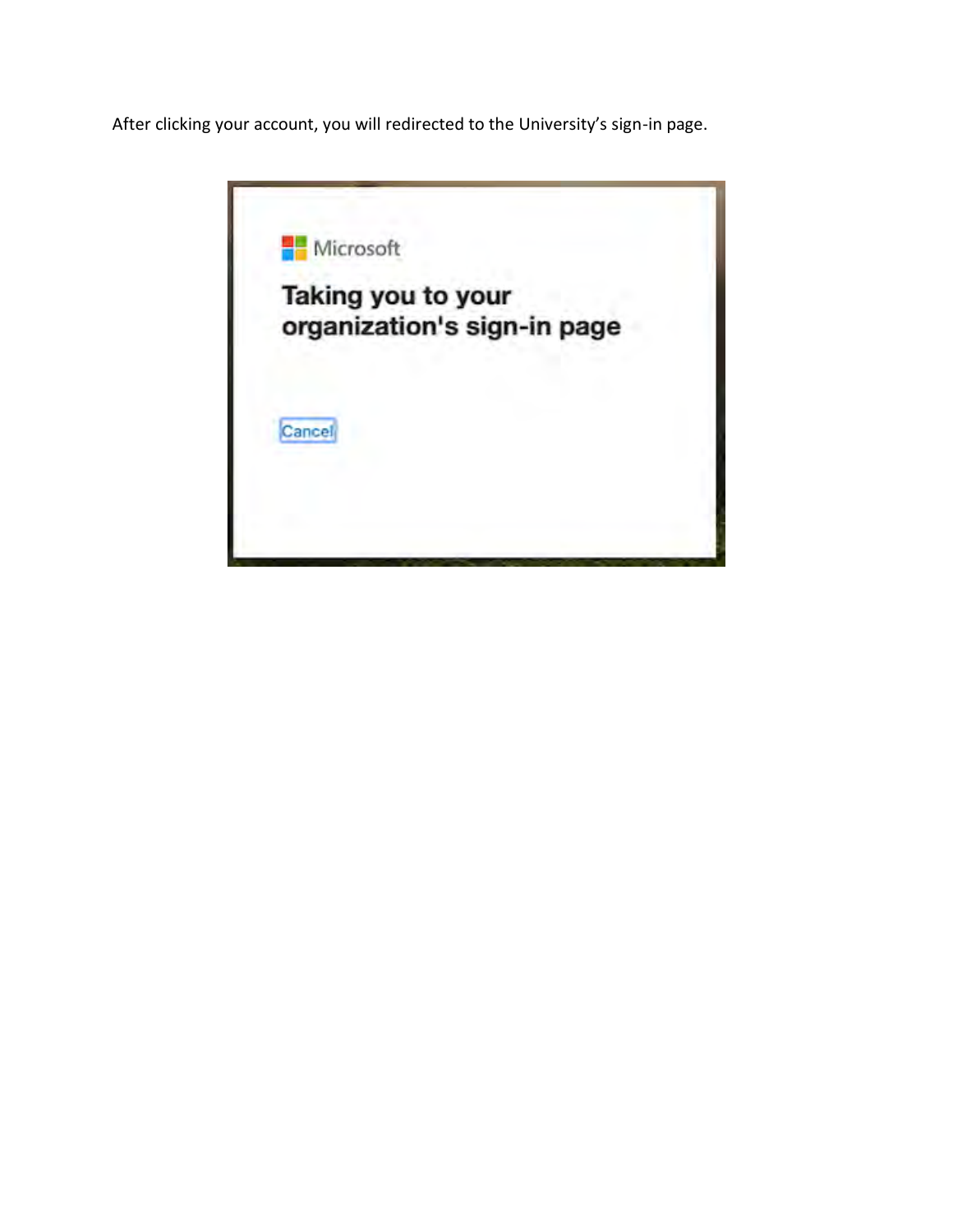$\overline{c}$ auth-prod.ucdenver.edu  $\mathbb{C}$   $\mathbb{C}$ **D**<sub>r</sub> Denver | Anschutz **Web Login** Please sign in with your university credentials **Username or email** jarrod.weston@cuanschutz.edu **Password** ........ Login Forgot your Password? Need Help? **Privacy Policy** 

**Enter** your *University credentials* in the Web login page. **Click** the *Login button*.

You will see the installation file downloading the installation package into your Downloads folder.



When the download is completed, you will see it on your toolbar**. Click** the *package icon* to expand your latest downloads.

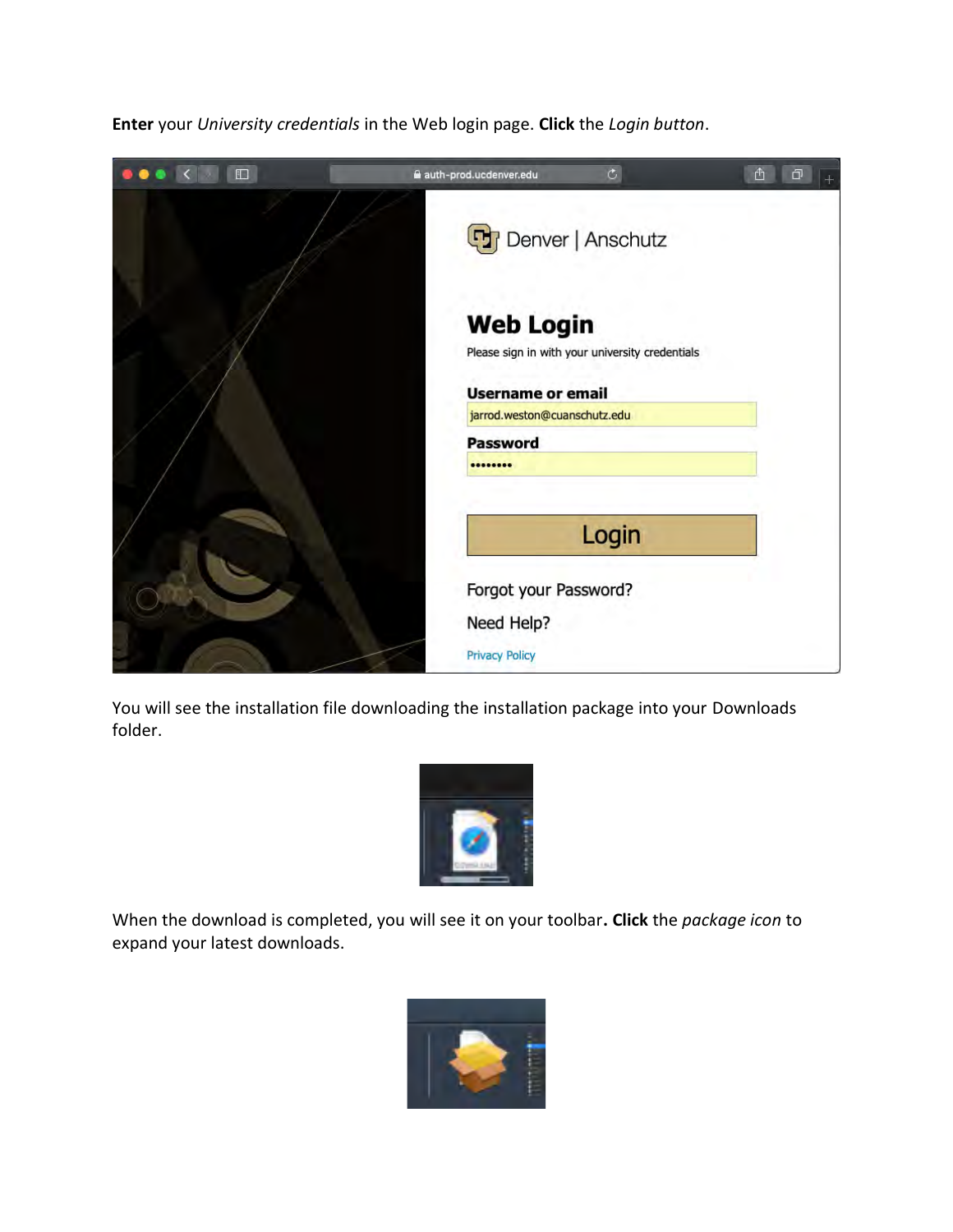## **Install the Cisco Jabber software:**

**Click** on the *CiscoJabberMac-12.8.0.301920.pkg icon*.



The installation will begin**. Click** the *Continue* button in the Install Cisco Jabber window.

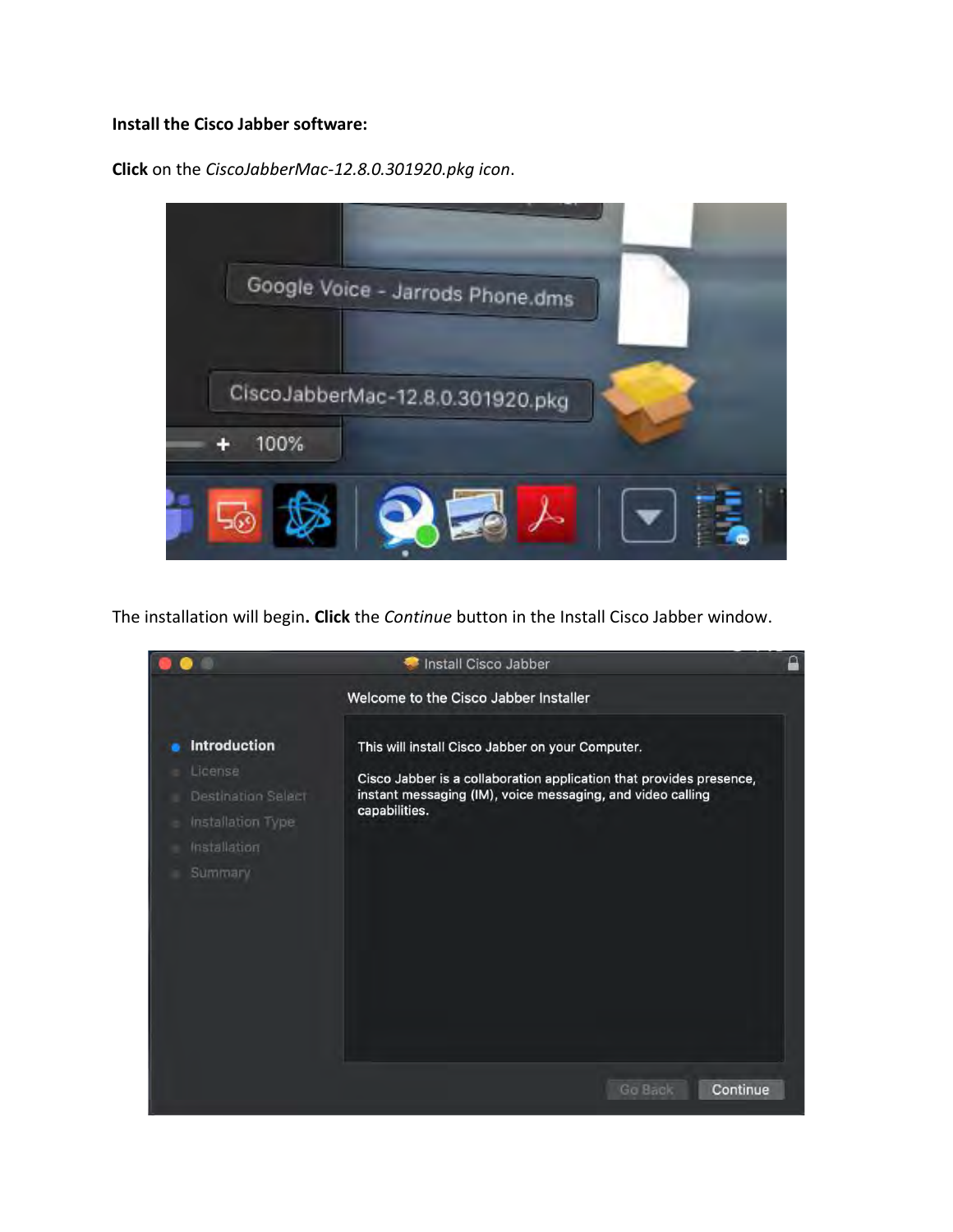**Read** the *Software license agreement*. **Click** the *Continue button*.

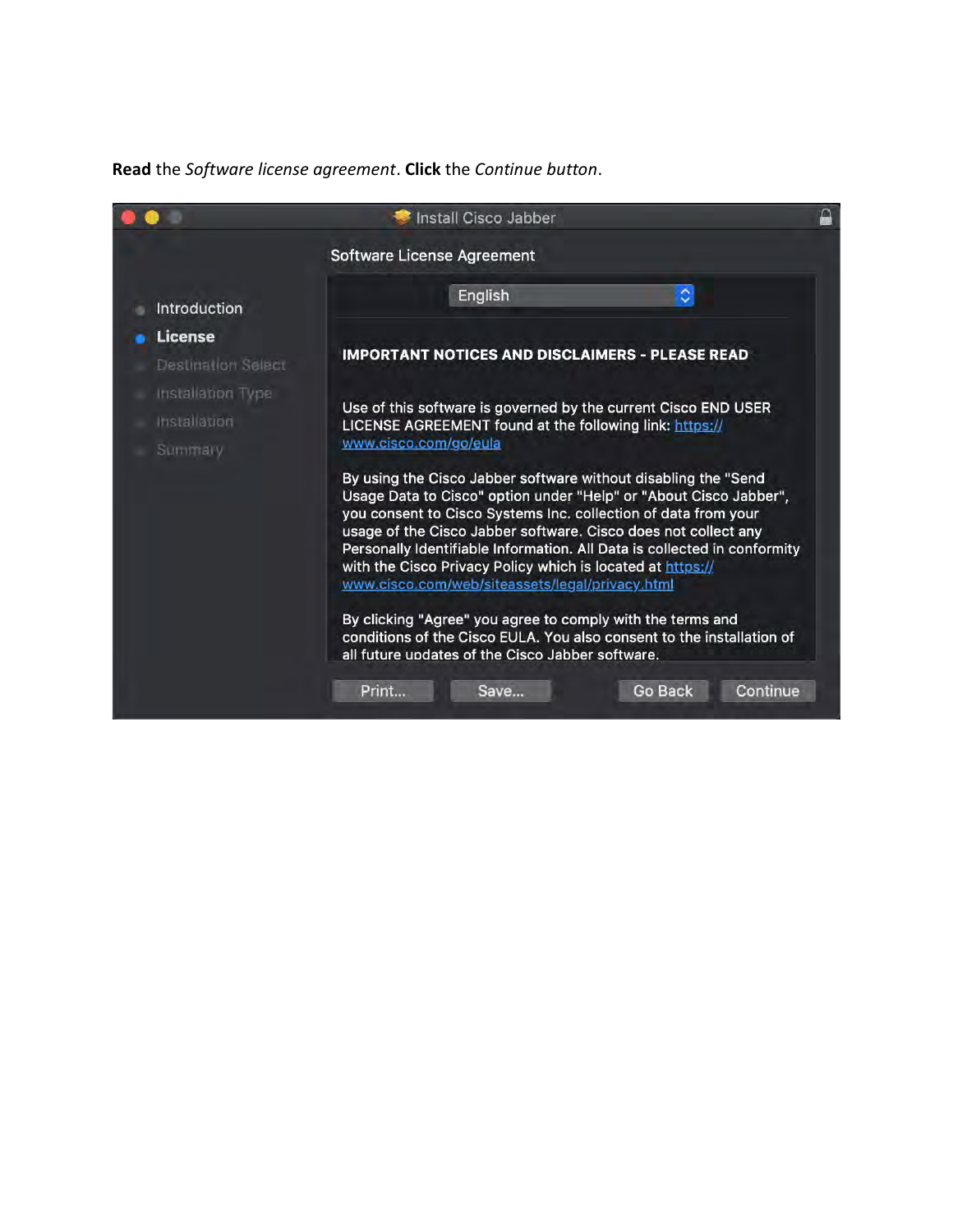Agree to the software agreement by **clicking** the *Agree button*. The installation will cease if you click the Disagree button.

|                   |                             |                                                                                                                                                                                                                                                                                                                                                                                                                                                                                                                                                                                                                                                                                                   | Install Cisco Jabber |                 |       |          |
|-------------------|-----------------------------|---------------------------------------------------------------------------------------------------------------------------------------------------------------------------------------------------------------------------------------------------------------------------------------------------------------------------------------------------------------------------------------------------------------------------------------------------------------------------------------------------------------------------------------------------------------------------------------------------------------------------------------------------------------------------------------------------|----------------------|-----------------|-------|----------|
|                   | software license agreement. | To continue installing the software you must agree to the terms of the                                                                                                                                                                                                                                                                                                                                                                                                                                                                                                                                                                                                                            |                      |                 |       |          |
| Inti<br>Lic<br>De | the Installer.              | Click Agree to continue or click Disagree to cancel the installation and quit                                                                                                                                                                                                                                                                                                                                                                                                                                                                                                                                                                                                                     |                      |                 |       |          |
| Ins<br>Ins        | <b>Read License</b>         |                                                                                                                                                                                                                                                                                                                                                                                                                                                                                                                                                                                                                                                                                                   |                      | <b>Disagree</b> | Agree |          |
| Summary           |                             | www.ciscu.cum/gujeuld<br>By using the Cisco Jabber software without disabling the "Send<br>Usage Data to Cisco" option under "Help" or "About Cisco Jabber",<br>you consent to Cisco Systems Inc. collection of data from your<br>usage of the Cisco Jabber software. Cisco does not collect any<br>Personally Identifiable Information. All Data is collected in conformity<br>with the Cisco Privacy Policy which is located at https://<br>www.cisco.com/web/siteassets/legal/privacy.html<br>By clicking "Agree" you agree to comply with the terms and<br>conditions of the Cisco EULA. You also consent to the installation of<br>all future updates of the Cisco Jabber software.<br>Print | Save                 | <b>Go Back</b>  |       | Continue |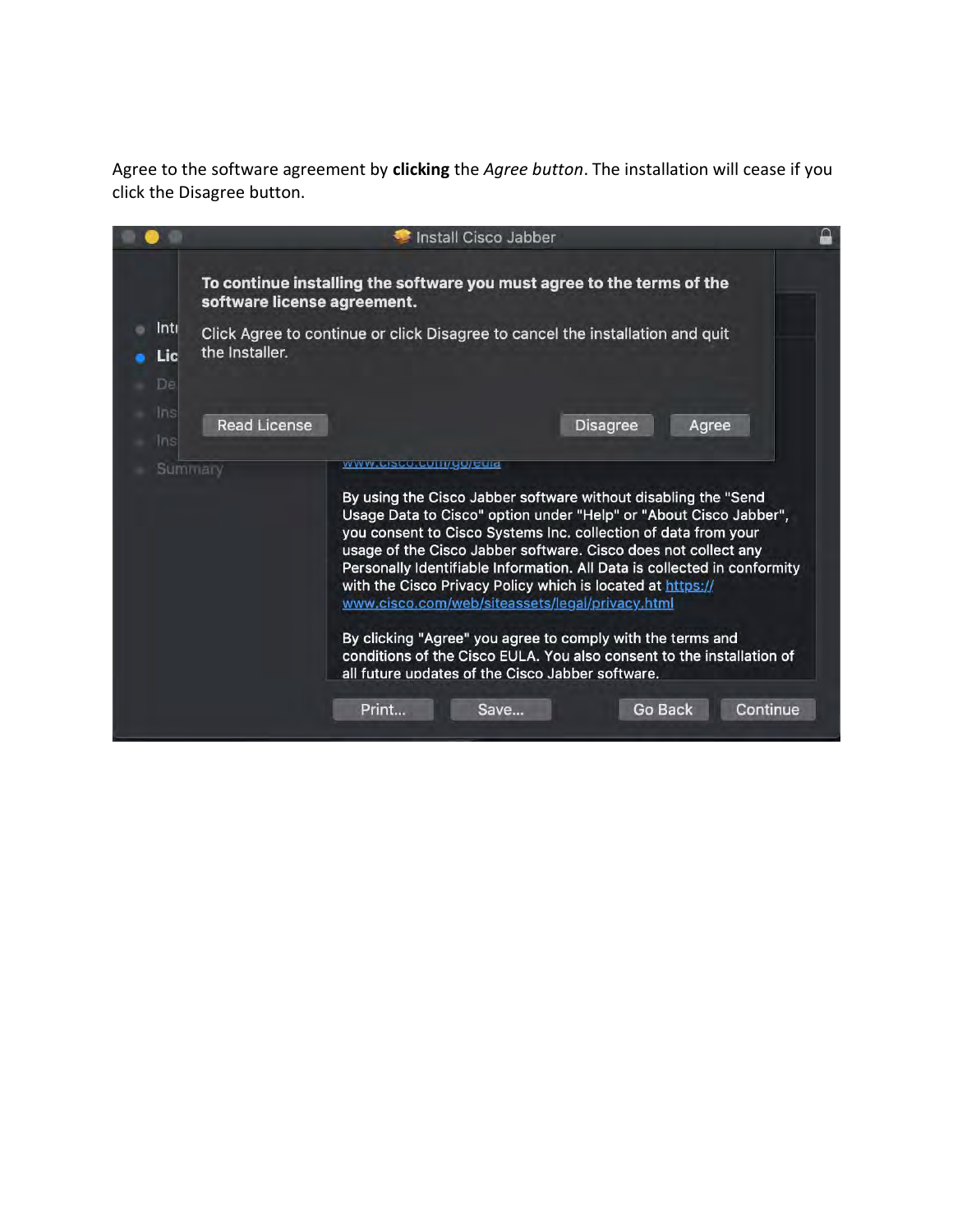The installation routine will identify available installation locations for the Jabber software. If you have multiple drives or partition, choose what drive you wish to install the software on.

In this example, there is only one drive/partition available. **Click** the *drive icon* once, then **click** the *Continue button.*

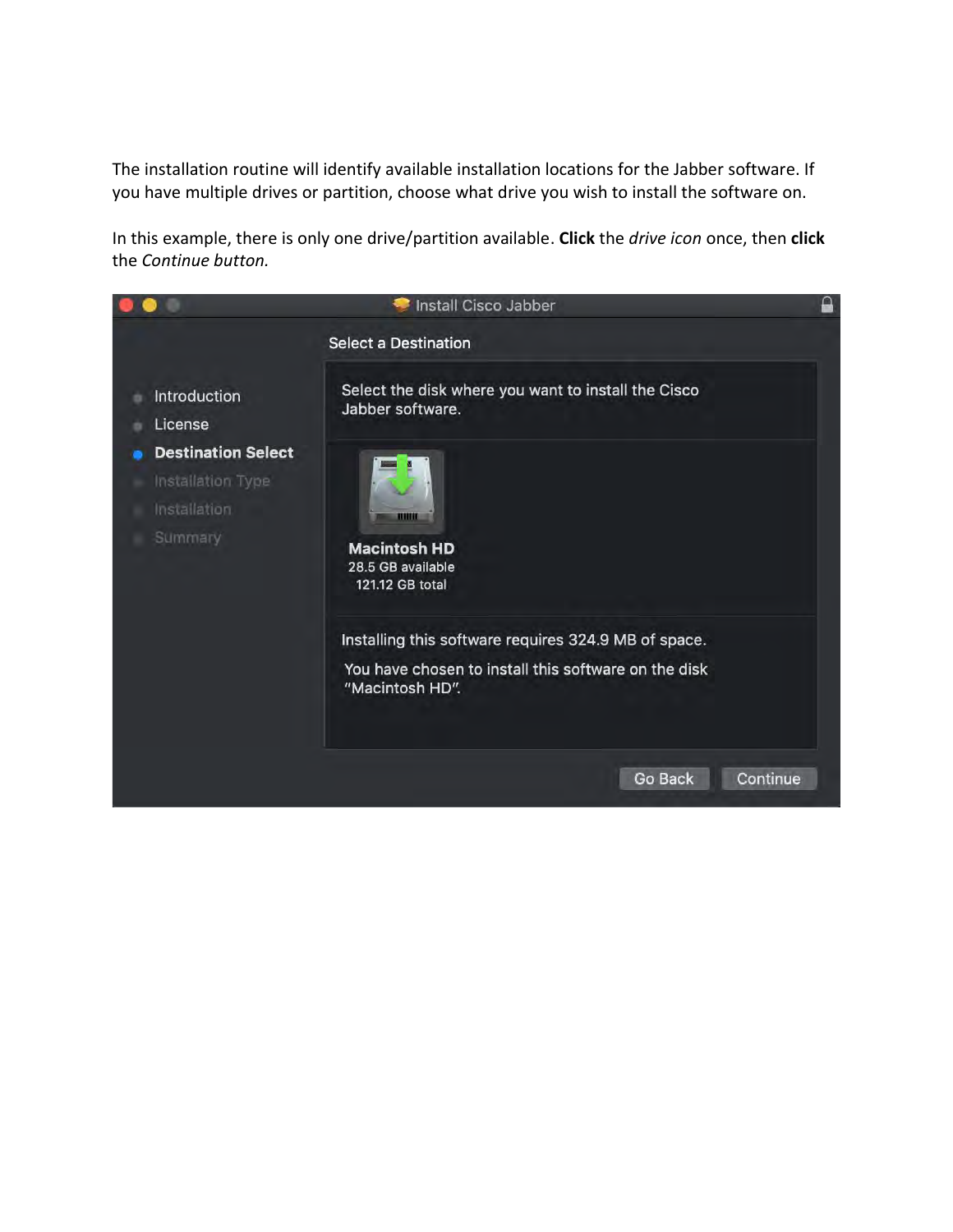The installation will determine if the chosen drive will support the installation needs of the software. **Click** the *Install button*.

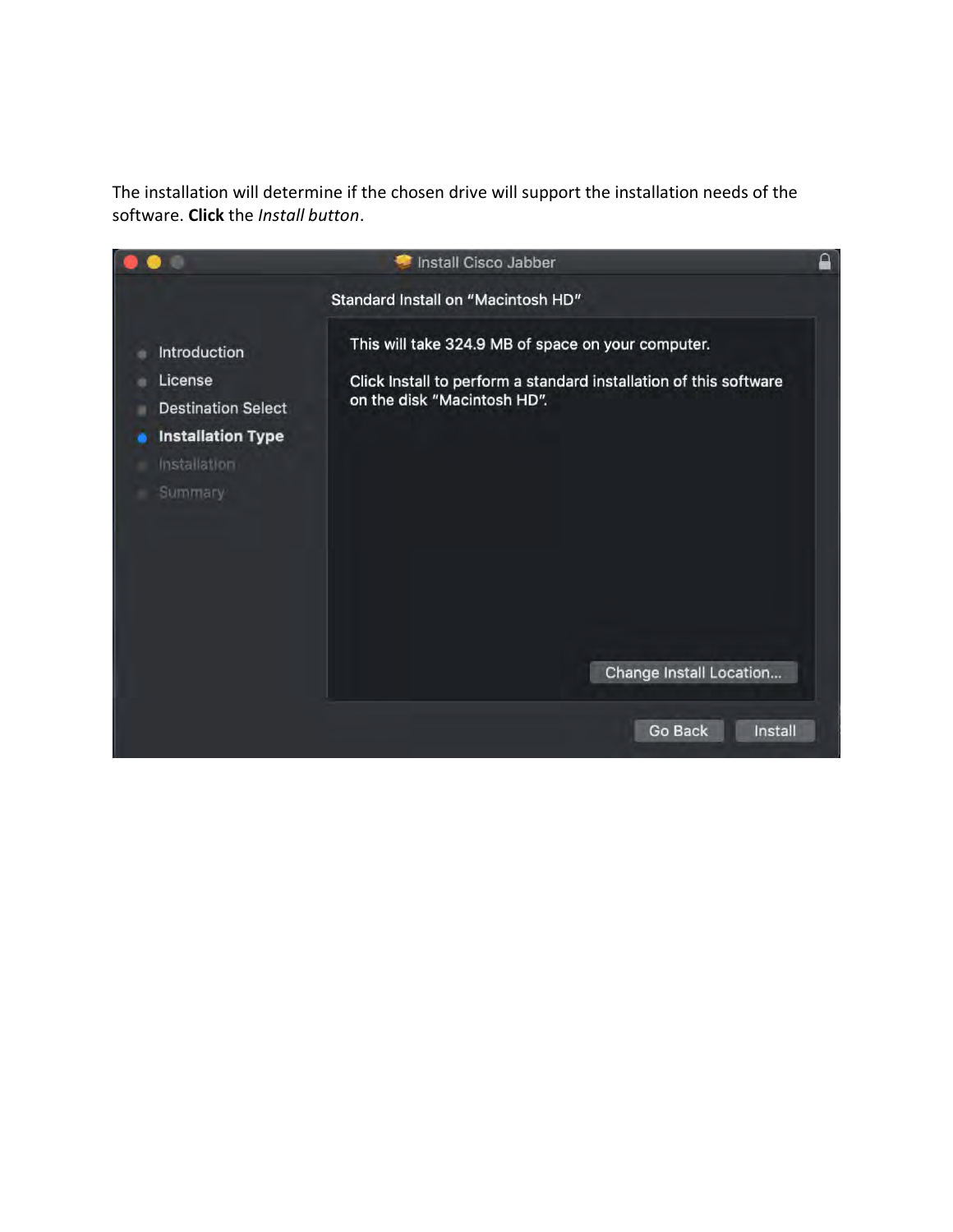When prompted by the Mac operating system, **enter** your *local system credentials*. **Click** the *Install Software button*.

| Installer is trying to install new software. |                                    |  |  |  |
|----------------------------------------------|------------------------------------|--|--|--|
|                                              | Enter your password to allow this. |  |  |  |
|                                              | User Name: Jarrod Weston           |  |  |  |
| Password:                                    | 000000000                          |  |  |  |
|                                              |                                    |  |  |  |
|                                              | <b>Install Software</b><br>Cancel  |  |  |  |

The installation routine will begin, the progress bar advances, and installation status messages will appear.

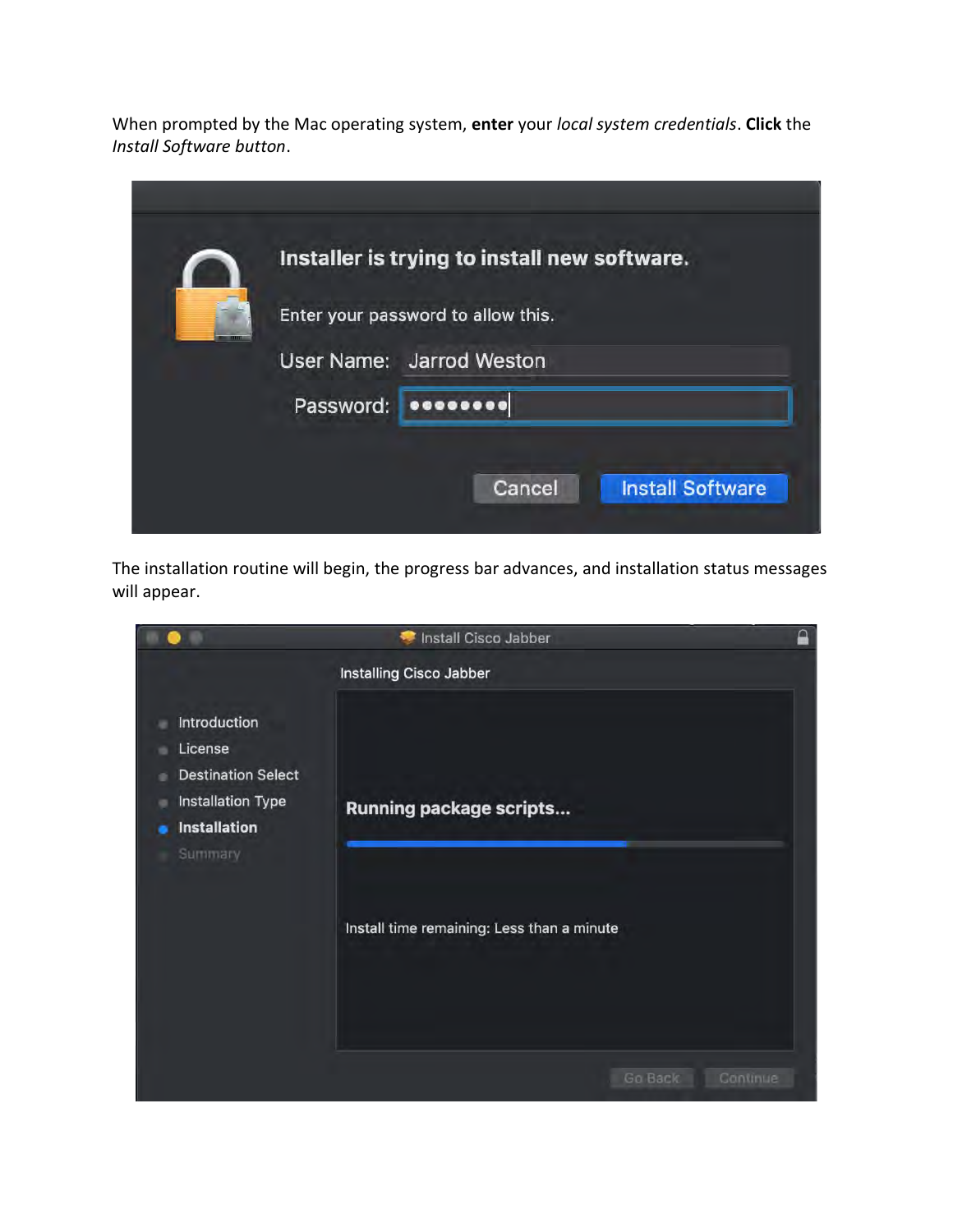When the installation is completed (or failed), the Summary screen appears with the installation status. **Click** the *Close button*.

|                                                                                                                           | Install Cisco Jabber                                                                                          | ₽ |  |  |  |  |
|---------------------------------------------------------------------------------------------------------------------------|---------------------------------------------------------------------------------------------------------------|---|--|--|--|--|
|                                                                                                                           | The installation was completed successfully.                                                                  |   |  |  |  |  |
| <b>Introduction</b><br>License<br><b>Destination Select</b><br><b>Installation Type</b><br>Installation<br><b>Summary</b> | The process has successfully installed Cisco Jabber under<br>Applications. Click Close to exit the installer. |   |  |  |  |  |
|                                                                                                                           | Close<br><b>Go Back</b>                                                                                       |   |  |  |  |  |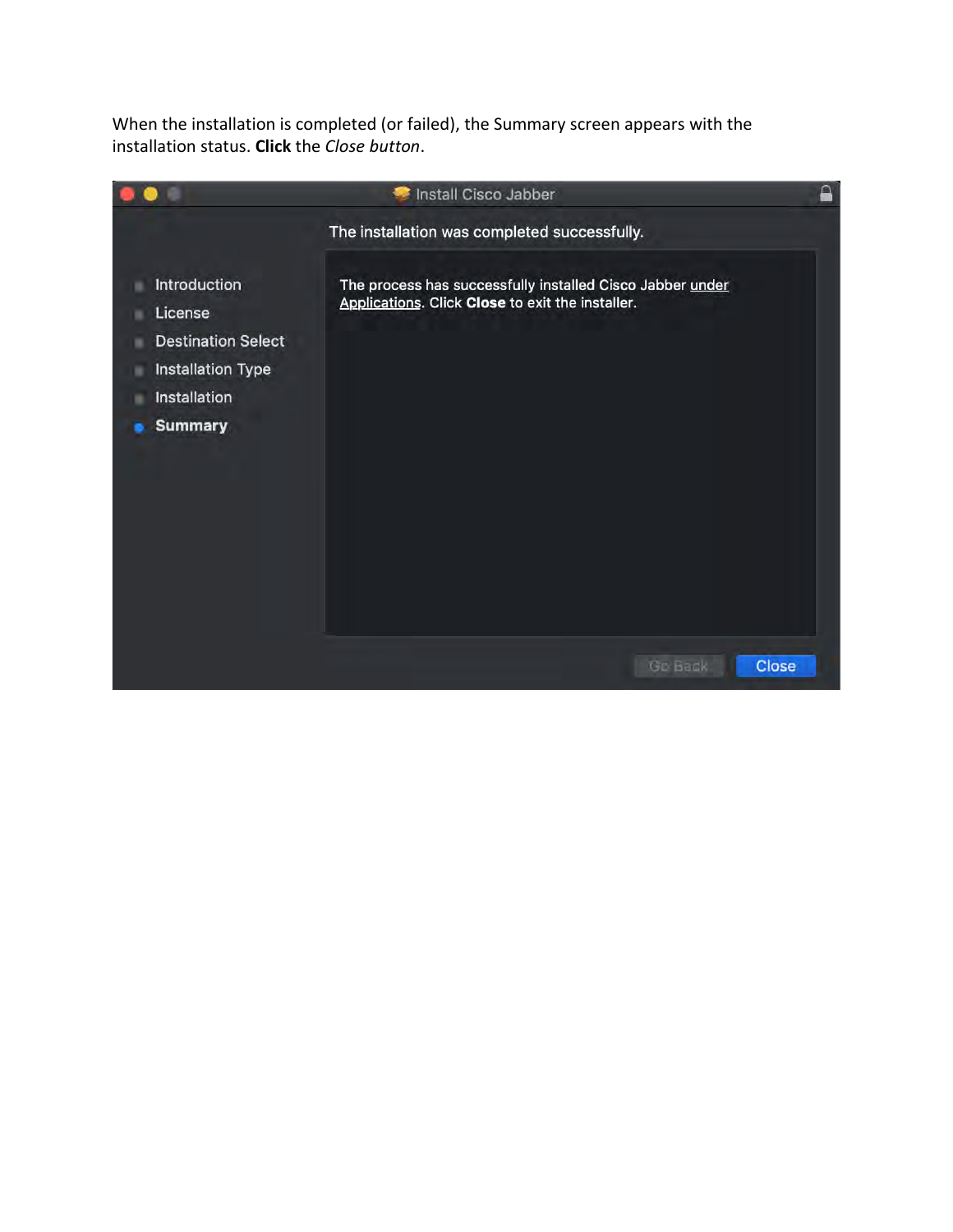

Run the Jabber application by **double clicking** the *Cisco Jabber icon* in the *Applications* folder: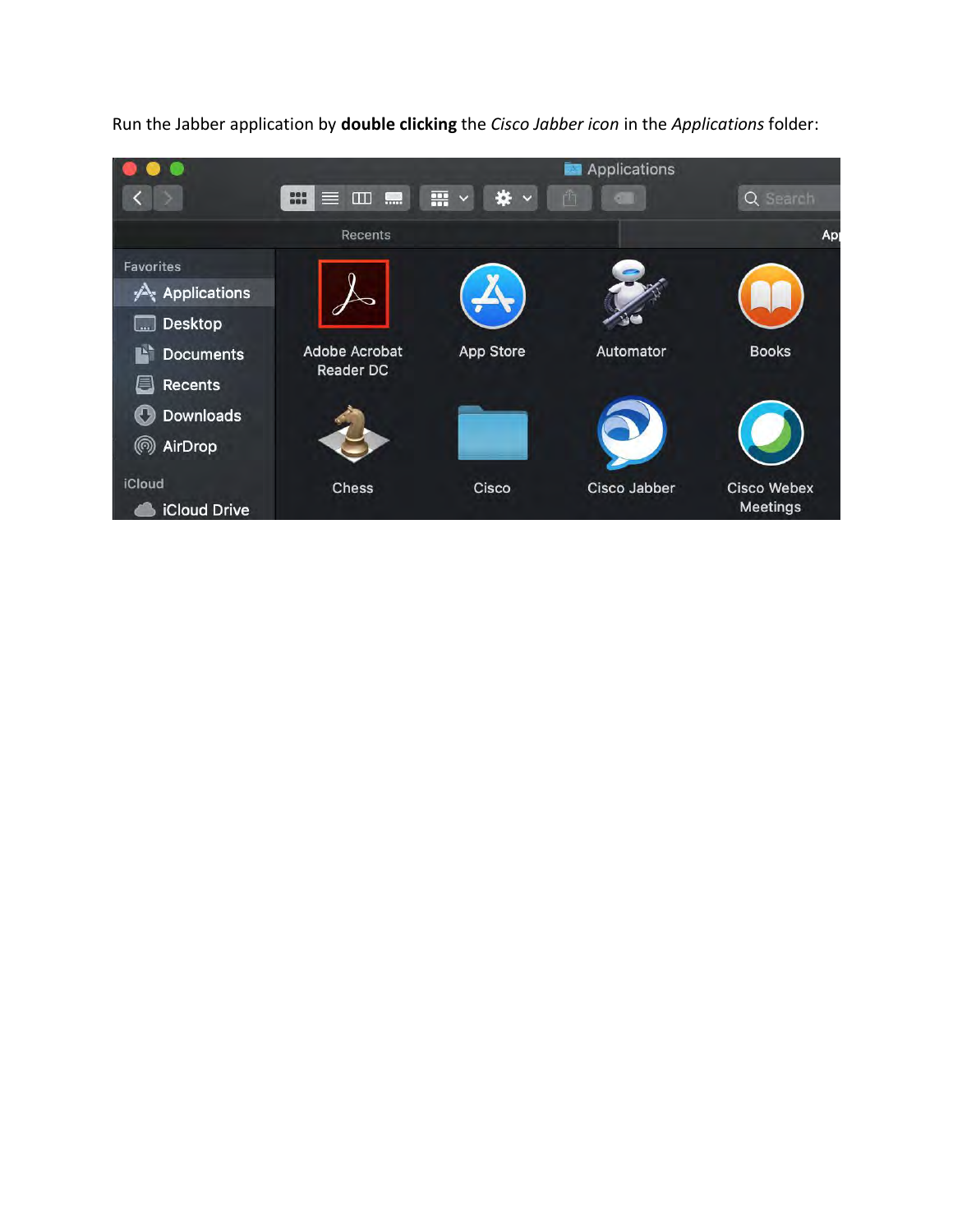The login screen is presented. At the Login screen, if you've upgraded from a previous version or reinstalled over an existing version, your University userid will be populated in the user field. Leave as is, enter your password. **Click** the *Sign In button*.